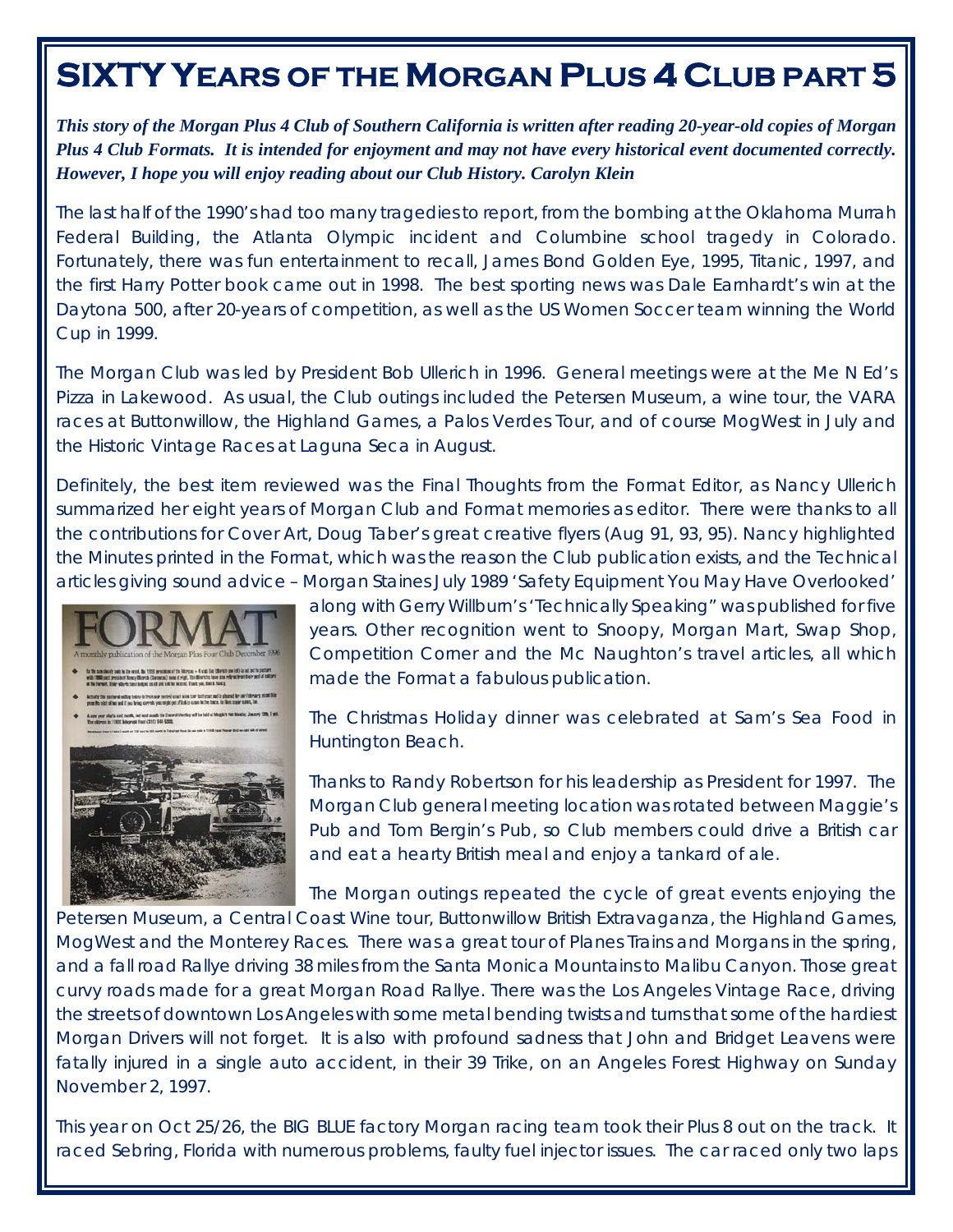due to rear end issues, despite strong engine and transmission functioning, yet little power was reaching the rear wheels. Lap time 1:29 with average 90.5 mph and that's a FAST Morgan. Big Blue was also seen racing at Laguna Seca Raceway in Monterey that year.

The Morgan Club concluded its year end celebration at the Lakewood Country Club.

One of our present active member's J Dale Barry was the President of the Club in 1998, along with being Format editor, what a car enthusiast! The Morgan Club met at Maggie's Pub for the general meetings. Needless to say the Club started off with a Petersen Museum tour, then off to San Diego, Temecula and Antelope Valley Poppy Festival. The summer brought the annual Buttonwillow races, MogWest and Monterey races. There was a Morgan across America tour and Pebble Beach Concours was fortunate to have a Morgan from Bob Schmidt on display, and Adrian van der Kroft, from Holland race is SLR Morgan at Laguna Seca. Articles of interest to read this year included Randy and Dolores Wilson's tour of England, France, Belgium and Scotland, and the Visalia Vintage Motor Speed Festival on July 4th &  $5<sup>th</sup>$ . In addition, there were Morgan technical articles to keep your car running well, and book review of "Morgan Sports Car the Early Years" by J. D. Alderson and Chris Chapman. The Long Beach Yacht Club was the venue for the December festivities.

For 1999, President, Nancy Ullerich enjoyed her term and gave us some fine memories. 1999 was the year of the glorious 90<sup>th</sup> anniversary of the Morgan Motor Company. There were tours of the Nethercutt, the Petersen and the American Military Museum during the year. Morgans gathered at the Queen Mary, racing at Speed Zone, and British Wheels and Wings at the Santa Monica Airport, and tour of the Angeles National Forest to Lake Castaic. The Morgan racers competed at Buttonwillow, Monterey Historic Races and there was the Annual gathering at MogWest.

It was a remarkable August with some not to miss events for all of us who love Morgans and the opportunity to celebrate our car with Peter Morgan himself. On Tuesday, August 24, The Morgan Club hosted a 'gala evening celebration' in Santa Monica, where the Club presented to Peter Morgan a lovely silver tray with decanter and four glasses with club logo. The marque celebration continued in Monterey with a banquet at the Monterey Hyatt on Friday Aug 27, where 185 Morgan enthusiasts along with a collection of 25 Morgans celebrated the 90<sup>th</sup> anniversary and everything Morgan. The longevity of the family owned car company for 90 years is certainly worth celebrating. At this visit, Peter Morgan



presented the Club with a lovely silver salver, which is now our club annual award for the Best Event.

There was a window dedication at Stoke Lacey on 25 September 1999 commemorating the lives of John and Bridget Leavens.

Watch our Laguna Seca, Here WE Come, as the HMSA racing weekend in October where the Morgan car was the featured marquee of the weekend. This is rather special since HMSA rarely recognized a car marque, outside of the August Monterey Historic races. Indeed, forty Morgans arrived at the race track for a weekend

of pure pleasure. Needless to say, the dedicated Morgan racers - 17- were all present and exercised their engines with lap after lap of racing. There were 33 Morgan spectators present to enjoy the weekend of racing. The highlight was the noon drive for Morgans only, on Saturday and Sunday, cruising the Laguna Seca track through the curves, down the corkscrew, and up the front straight to the start/finish. No event would be complete without a celebration dinner, and the Baja Cantina